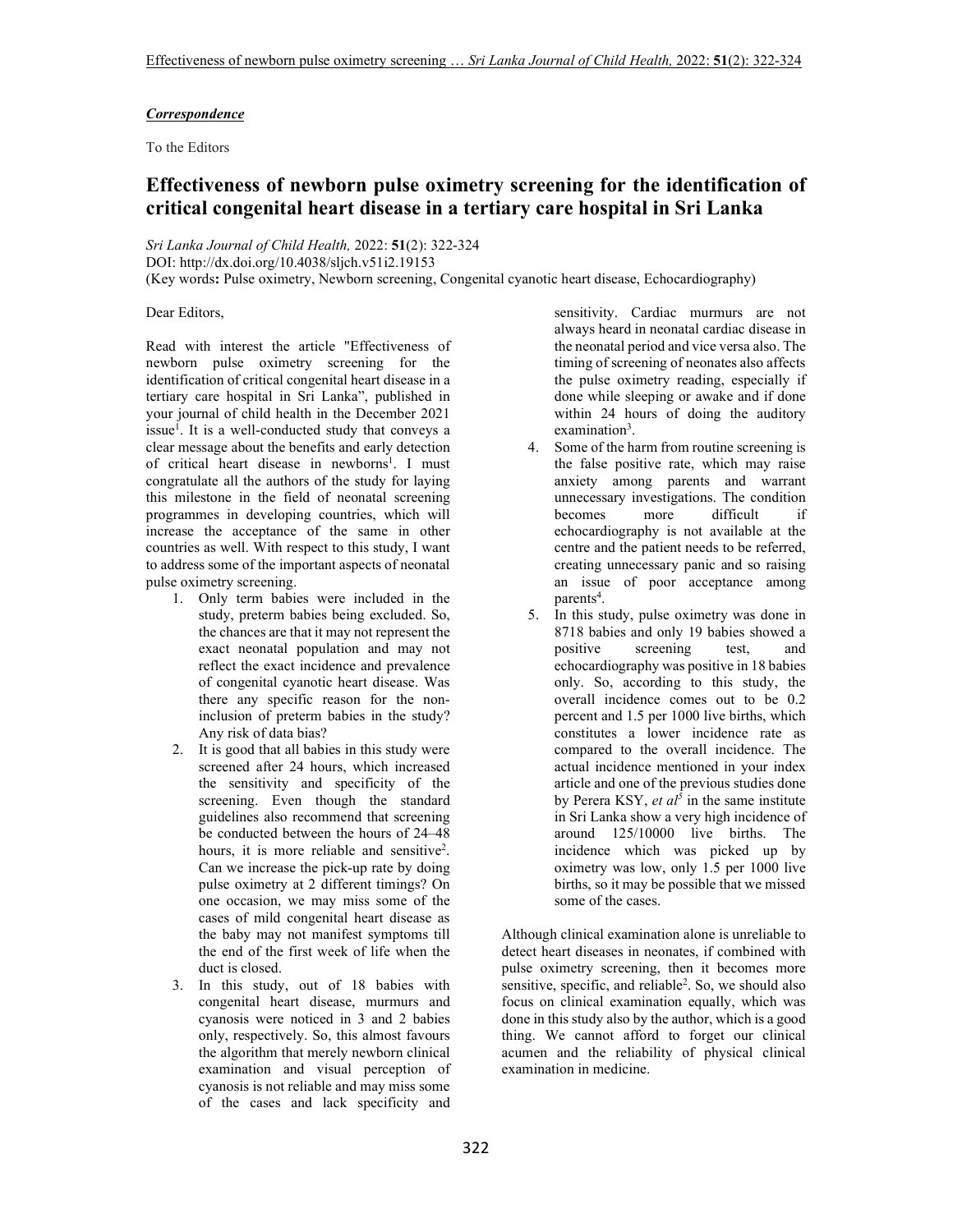But it is sure that the advantages of neonatal screening are much more than the harm and parental anxiety, so whether this should be included in a routine newborn screening programme or not is again a debate. Many developed countries, like the US, have universally adopted this policy of routine screening, but countries like the UK have not adopted and implemented it routinely<sup>6</sup>. Overall, newborn pulse oximetry screening is cost-effective, feasible, and accessible as the nurses and healthcare workers can be trained, and it can be started in individual hospitals and can be included in newborn screening programmes in developing countries also $^{1,2,3}$ .

## **References**

- 1. Gamhewage NC, Perera KSY, Weerasekera M. Effectiveness of newborn pulse oximetry screening for the identification of critical congenital heart disease in a tertiary care hospital in Sri Lanka. *Sri Lanka Journal of Child Health* 2021; **50**(4): 699–703. http://doi.org/10.4038/sljch.v50i4.9890.
- 2. Zhao QM, Ma XJ, Ge XL, Liu F, Yan WL, Wu L *et al*. Neonatal congenital heart disease screening group. Pulse oximetry with clinical assessment to screen for congenital heart disease in neonates in China: a prospective study. *Lancet* 2014; **384**(9945):747-54. http://doi.org/ 10.1016/S0140-6736(14)60198-7.
- 3. Kemper AR, Mahle WT, Martin GR, Cooley WC, Kumar P, Morrow WR, et al. Strategies for implementing screening for critical congenital heart disease. *Pediatrics* 2011; 128(5): e1259–e1267.
- 4. Powell R, Pattison H, Bhoyar A, Furmston A, Middleton L, Daniels J, *et al.* Pulse oximetry screening for congenital heart defects in newborn infants: an evaluation of acceptability to mothers. *Archives of Disease in Childhood Fetal and Neonatal Edition* 2013; **98**(1): F59–63.
- 5. Perera KSY, Gamhewage NC, Weerasekera M. Prospective study on incidence and pattern of congenital abnormalities in a tertiary care hospital in Sri Lanka. *Sri Lanka Journal of Child Health* 2019; **48**(4): 321-5. http://dx.doi.org/10.4038/sljch.v48i4.8826
- 6. Brown S, Liyanage S, Mikrou P, Singh A, Ewer AK. Newborn pulse oximetry

screening in the UK: a 2020 survey. *Lancet* 2020; **396**(10255): 881. http://doi.org/10.1016/S01406736(20)319 59-0

# **Mahaveer Singh Lakra**

*Fellow in Neonatal Intensive Care, Department of Neonatology, Jawaharlal Nehru Medical College, Maharashtra, India*. *\*Correspondence:* lakra.mahaveer@gmail.com https://orcid.org/0000-0002-7938-7046

## **Response by authors of article**

Dear Editors,

Critical congenital heart defects (CCHD) constitute a group of structural heart diseases which need intervention early in life for survival<sup>1</sup>. Examples include critical aortic stenosis, coarctation of aorta and hypoplastic left heart syndrome<sup>1</sup>. Although clinical examination of the newborn helps to recognise those with congenital heart defects, it is known to miss some types of CCHD. In this background, pulse oximetry screening (POS) is a very effective intervention, enabling identification of 5 out of 6 babies with CCHD, with a very low false positive rate (0.06%) when POS is done after 24 hours of age<sup>2</sup> . We conducted the study on "Effectiveness of newborn pulse oximetry screening for the identification of critical congenital heart disease in a tertiary care hospital in Sri Lanka" to re iterate the significance of carrying out POS in the Sri Lankan setup<sup>3</sup>.

In our study, we have recruited only term babies. This is because we wanted to highlight the importance of POS in detecting CCHD in clinically well babies in the post-natal wards, which is the main objective of POS. In our setup, all preterm babies <34 weeks gestation are admitted to the newborn care unit, while 34-37 weeks babies are reviewed by a medical officer soon after delivery and examined, including assessment of the saturation of the baby. During this assessment, any baby with low saturation would be identified and evaluated.

Due to the high false positive rate of POS when it is done before 24 hours of age (0.47%–0.5% vs  $0.05\% - 0.11\%$ ?, many guidelines recommend that POS must be performed after 24 hours of life. Nevertheless, there have been concerns about this recommendation, as some babies with CCHD can present with postnatal collapse, when the ductus is closing. Studies have demonstrated that nearly 50% of cases of CCHD can develop symptoms in the first 24 hours of life<sup>4</sup>. Considering the above factors,